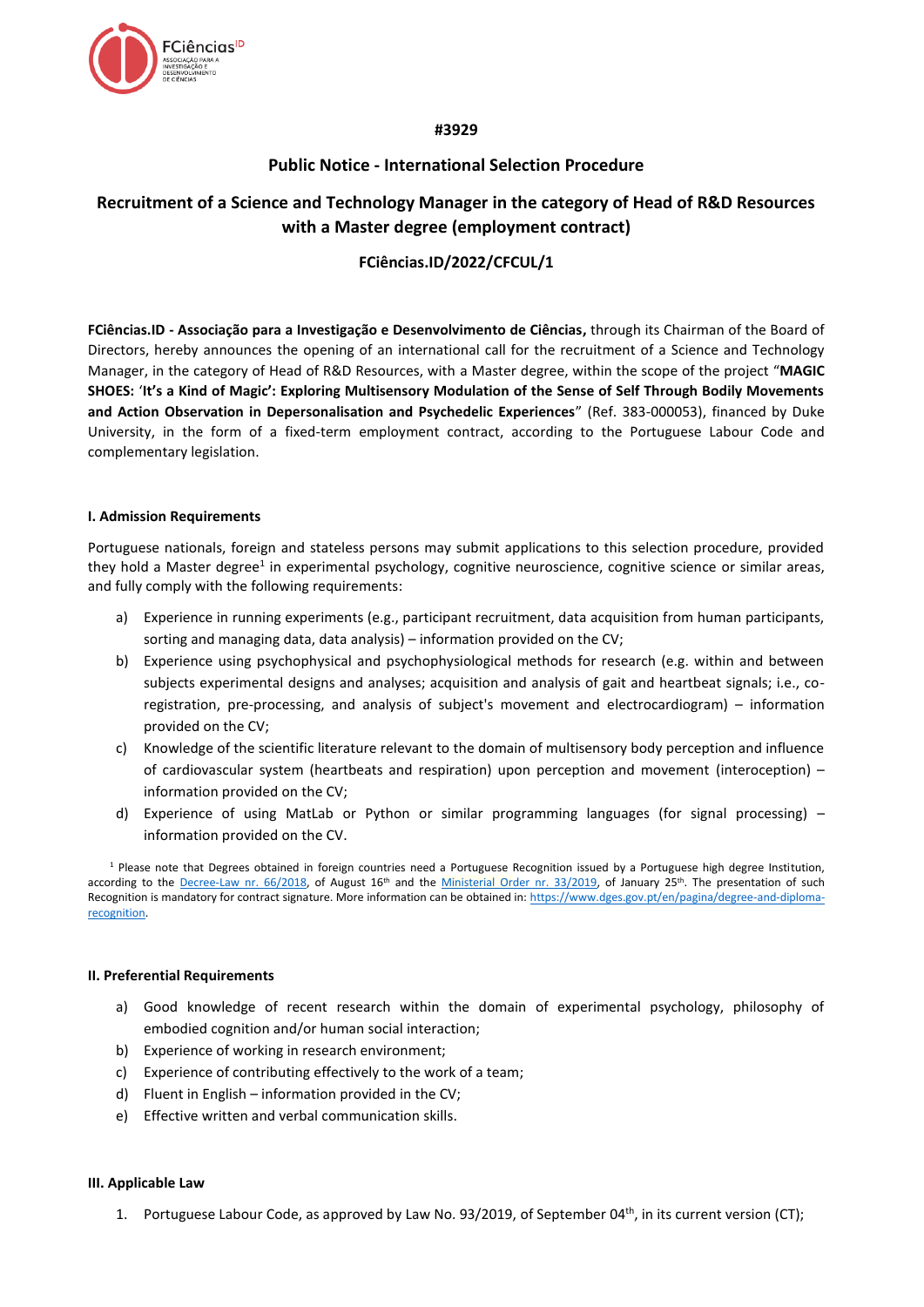

2. Administrative Procedure Code, as published in Decree-Law No. 4/2015, of January 7<sup>th</sup>, in its current version (CPA).

### **IV. Work Plan**

The Post holder will have a lead role in basic stages of experimental work (2 experiments): Implementation, data acquisition and visualisation, formal Analysis. This implies collecting, recording and analysing data on body size estimation, gait, heartbeat signals (electrocardiogram ECG), and self-reported feelings from participants who will be exposed to different sensorial experimental conditions. Thus, the project is an innovative collaboration between philosophy, psychology and computer science with exciting opportunities for a candidate to gain new insights into human behaviour and social cognition. The working language is English, and the candidate will have to work in person, in Lisbon, as the project involves experimental studies which need to be implemented in situ. The Post holder will benefit from constant support and mentoring from the PI and the research team members throughout the entire project [e.g., essential scripts (code) and experimental design can be provided].

The work plan tasks are as follows: (a) To implement experimental paradigms using psychophysiological, behavioural and qualitative measures (phenomenological questionnaires); (b) To record, analyse and write up the results of experiments, maintaining a permanent record of the methodologies and the experiment; (c) To prepare and present findings of research activity to colleagues, including travel to conferences; (d) To contribute to the writing, submission and revision of papers to be submitted to appropriate peer reviewed journals, collaborating with others as appropriate; (e) To contribute to the overall activities of the research team in the framework of the project activities; (f) To follow CFCUL policies including Equal Opportunities, Ethics, Race Equality, Health and Safety.

#### **V. Composition of the Jury**

The members of the jury are:

- President Dr Anna Ciaunica (FCiências.ID);
- 1st Member of the jury Prof Ana Tajadura Jimenez (University Carlos III de Madrid, Spain);
- 2nd Member of the jury Prof Alex Galvez Pol (University of the Balearic Islands, Spain);
- 1st Alternate Member of the jury Dr Dimitris Bolis (FCiências.ID);
- 2nd Alternate Member of the jury Dr Adam Safron (Johns Hopkins University School of Medicine).

#### **VI. Place of work**

The work will be developed at the facilities of Research Center CFCUL – Centre for Philosophy of Science of the University of Lisbon, in Campo Grande, Edifício C4, 3º Piso, 1749-016 Lisboa, Portugal under the scientific supervision of Professor /Dr. Anna Ciaunica.

#### **VII. Contract Duration**

The full-time fixed-term employment contract is expected to start in August 2022, with a 6 months duration, will not exceed the limits set in the CT, including an initial experimental trial period of 30 days.

#### **VIII. Monthly Allowance**

The gross monthly salary corresponds to 1007,49 Euros, plus holiday and Christmas allowances, as well as food allowance in the amount and conditions set out for workers with a legal employment relationship under the Labour Code.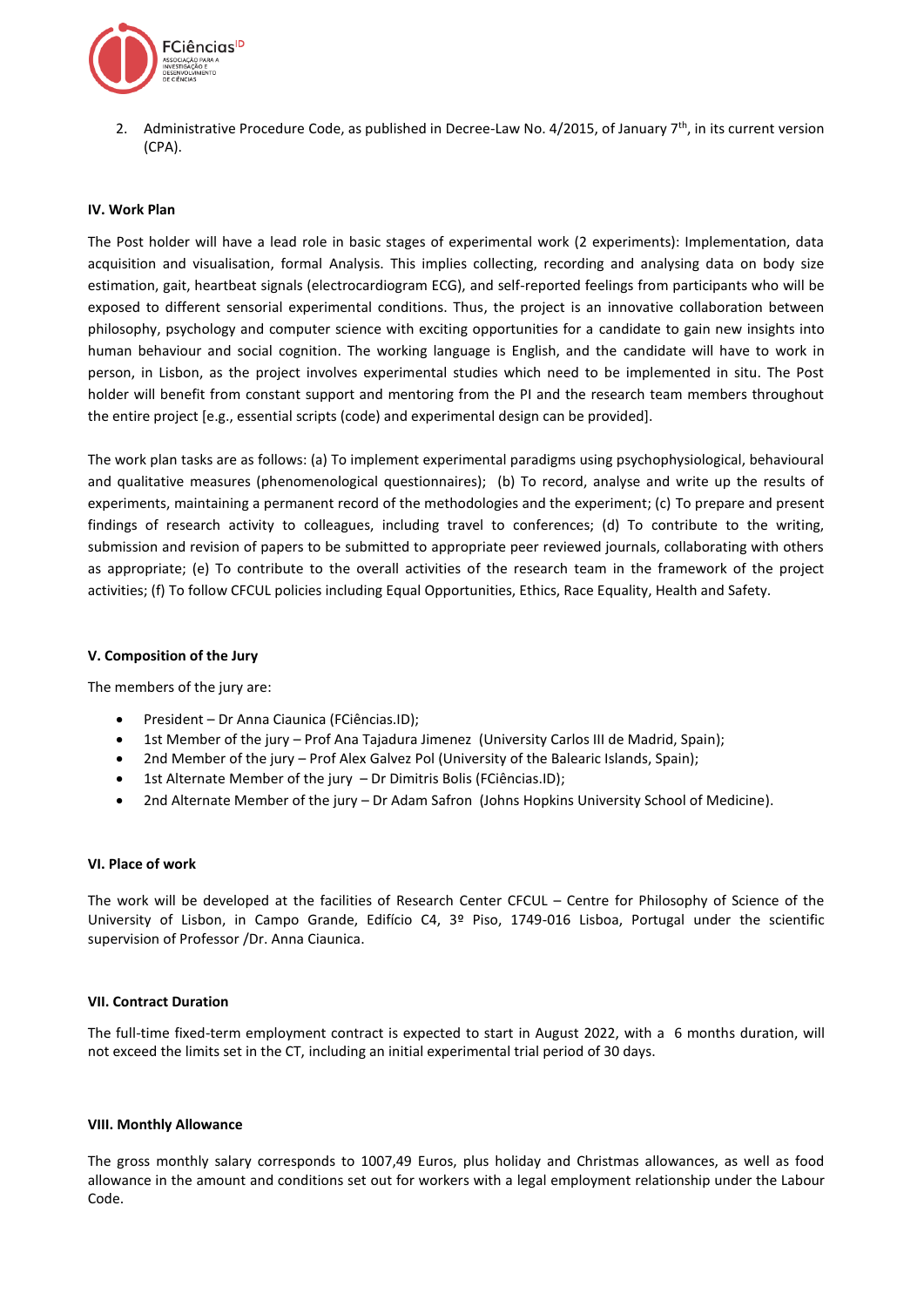

## **IX. Evaluation of applications**

- 1. Failure to comply with the Admission Requirements implies the non-admission of candidates in absolute merit.
- 2. The final classification of candidates is given on a scale of 0 to 100%.
- 3. Based on the assessment of the candidates' scientific and curricular background, each member of the jury presents a justified proposal for admission (final classification equal to or greater than 80%) or exclusion (final classification below 80%) for each candidate, according to the evaluation criteria referred to in paragraph 4.
- 4. Evaluation of the relative merit of candidates, will rely on the following criteria:
	- a) *Curriculum Vitae* 70%;
	- b) Motivation letter 30%;
	- c) Interview via Zoom, if deemed necessary by the jury 30%.
- 5. The jury may decide to interview via Zoom the five (5) best ranked candidates [in criteria a) to b) of paragraph 4)], for clarifications and improved explanations of curricular elements. If there is an interview, the sum of the classification obtained in the evaluation criteria a) to b) will correspond to 70% of the final classification and the interview will correspond to 30%.
- 6. The jury shall deliberate by means of a roll-call vote based on the evaluation criteria.
- 7. Minutes of the jury meetings are drawn up, summarizing all relevant elements considered by jury members, as well as their individual votes and justifications.
- 8. After completion of the evaluation process, the jury will draw up a ranking of successful candidates with their classifications.
- 9. Hiring will be decided by the Chairman of the Board of Directors of FCiências.ID, based on the final jury recommendation.
- 10. The evaluation results will be published on the website of the FCiências.ID [\(http://www.fciencias-id.pt/](http://www.fciencias-id.pt/) "Concursos" tab). The candidates will be individually notified of the evaluation results by e-mail sent to the address indicated in the "Personal Data" section of the submitted form.
- 11. With the notification referred to in paragraph 10, the hearing phase of interested parties referred to in Article 121 et seq. of the CPA will begin, and last for ten working days.
- 12. The possible pronouncement of the candidate in a prior hearing must be addressed to the President of the jury and submitted in writing to [concursos@fciencias-id.pt.](mailto:concursos@fciencias-id.pt) The President of the jury will convene a jury's meeting to produce the final decision, within thirty working days.
- 13. Within five working days of the final jury decision, the Chairman of the Board of Directors of FCiências.ID will approve it and the candidates will be notified.
- 14. The communication between FCiências.ID [\(concursos@fciencias-id.pt\)](mailto:concursos@fciencias-id.pt) and the candidates will be electronic and will comply with the following rules:
	- a) At the time of electronic submission of any document namely in the case of paragraph no 12 the candidates must generate proof of "sent message".
	- b) FCiências.ID will send an email message acknowledging documents received to the email address used by the candidates, within two working days.
	- c) In case of absence of a confirmation receipt by FCiências.ID showing the possibility of technical problems that should neither be the responsibility of the candidate nor FCiências.ID the candidates should contact FCiências.ID, with the proof referred to in point (a), to ensure delivery and proper receipt of the documents concerned.